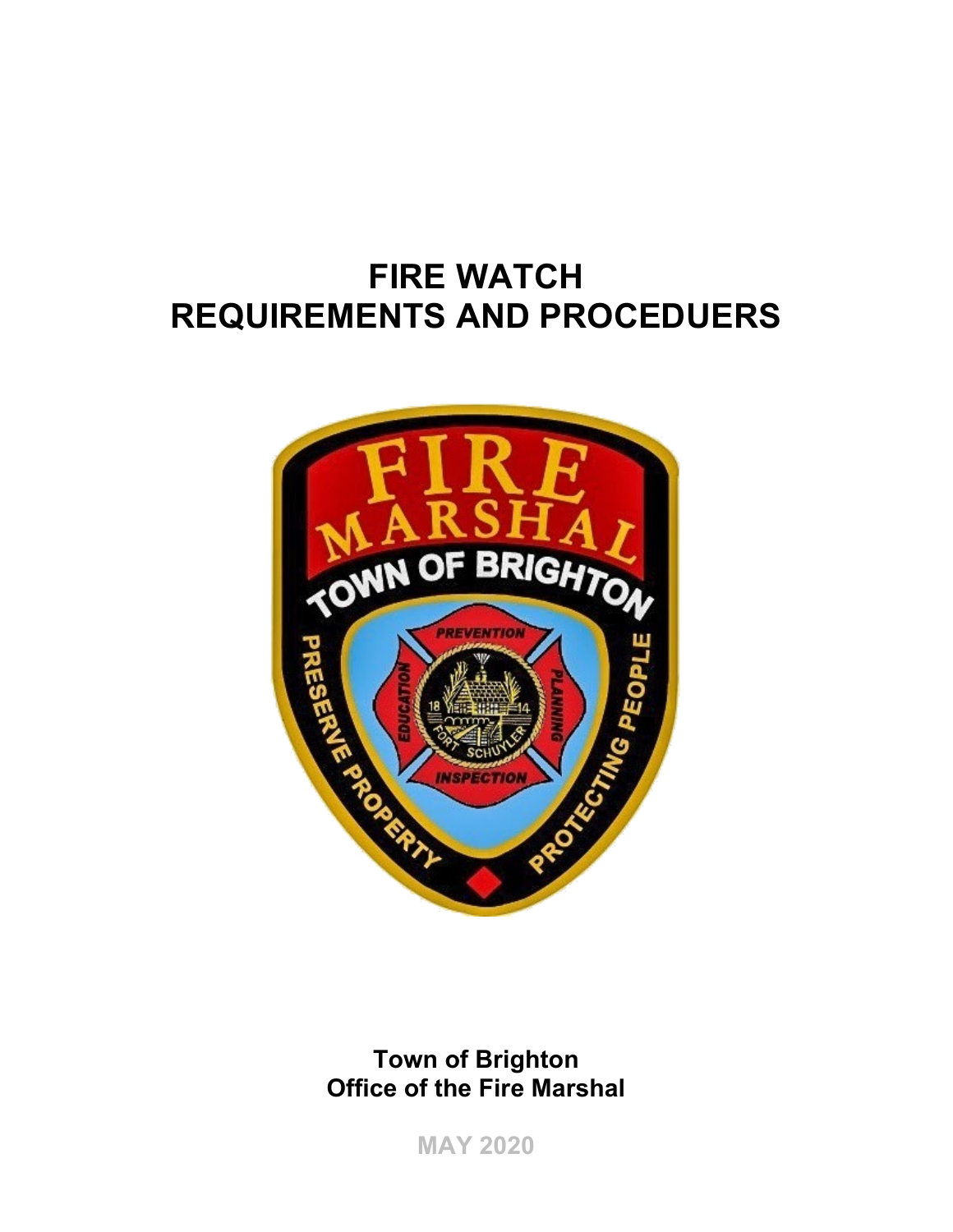#### **Purpose**

Fire watch service is a temporary measure taken when an automatic fire protection system is impaired or becomes out of-service or other hazardous conditions, when deemed necessary by the Fire Department or Office of the Fire Marshal. This service is intended to ensure continuous and systematic surveillance of a building or its protected portion(s) by one or more qualified individuals, who are responsible for identifying and controlling fire hazards, detecting early signs of unwanted fire, raising an alarm of fire and notifying the fire department.

The fire watch's primary function is to detect, notify, and evacuate the protected area or building. Firefighting activities is **NOT** the purpose of the watch and should be limited to incipient-level firefighting necessary to accomplish their primary function. Additionally, the fire watch is to remain on the property, for the purposes of assisting the fire department with information and establishing contact with the owner/manager.

#### **Scope**

The continued use and occupancy of any structure or business is dependent on all installed fire protection systems being maintained in an operational mode. Failure of any system to operate places the occupancy in jeopardy. Protection of persons and property against the hazards of fire is a management responsibility. The requirements of this procedure are intended to aid the management in the selection, requirements, duties and training of individuals used to perform a fire watch when systems are down and a fire watch is required to protect personnel and property from fire.

#### **Definitions**

**Deficiency.** A condition in which a system or portion thereof is damaged, inoperable, or in need of service, but does not rise to the level of an impairment.

**Emergency Impairment.** An abnormal condition where a system, component, or function is out of service due to an unexpected deficiency.

**Fire Watch**. A temporary measure intended to ensure continuous and systematic surveillance of a building or portion thereof by one or more qualified individuals for the purposes of identifying and controlling fire hazards, detecting early signs of unwanted fire, raising an alarm of fire and notifying the fire department.

**Impairment.** A condition where a fire protection system or unit or portion thereof is out of service, and the condition can result in the fire protection system or unit not functioning in a fire event.

**Impairment Coordinator**. The person responsible for the maintenance of a particular fire protection system.

**Impairment Tag.** A tag used to indicate that a system, or portion thereof, has been removed from service.

**Planned Impairment.** An abnormal condition where a system, component, or function is out of service due to work that has been planned in advance.

#### **Type of Impairments**

The term impairment broadly encompasses a range of circumstances where a fire protection system, substantial portion of such a system or a system component is not functioning properly for any number of reasons.

Temporarily shutting down a fire protection system as part of performing the routine inspection, testing, and maintenance on that system while under constant attendance by qualified personnel, and where the system can be restored to service quickly, should not be considered impairments.

Additionally, fire alarm systems are routinely impaired in areas with automatic detection during construction or during theatrical performances involving pyrotechnics, smoke or flame effects as well as to conduct normal fire alarm system maintenance and testing. Such impairments can be limited to specific initiating devices and/or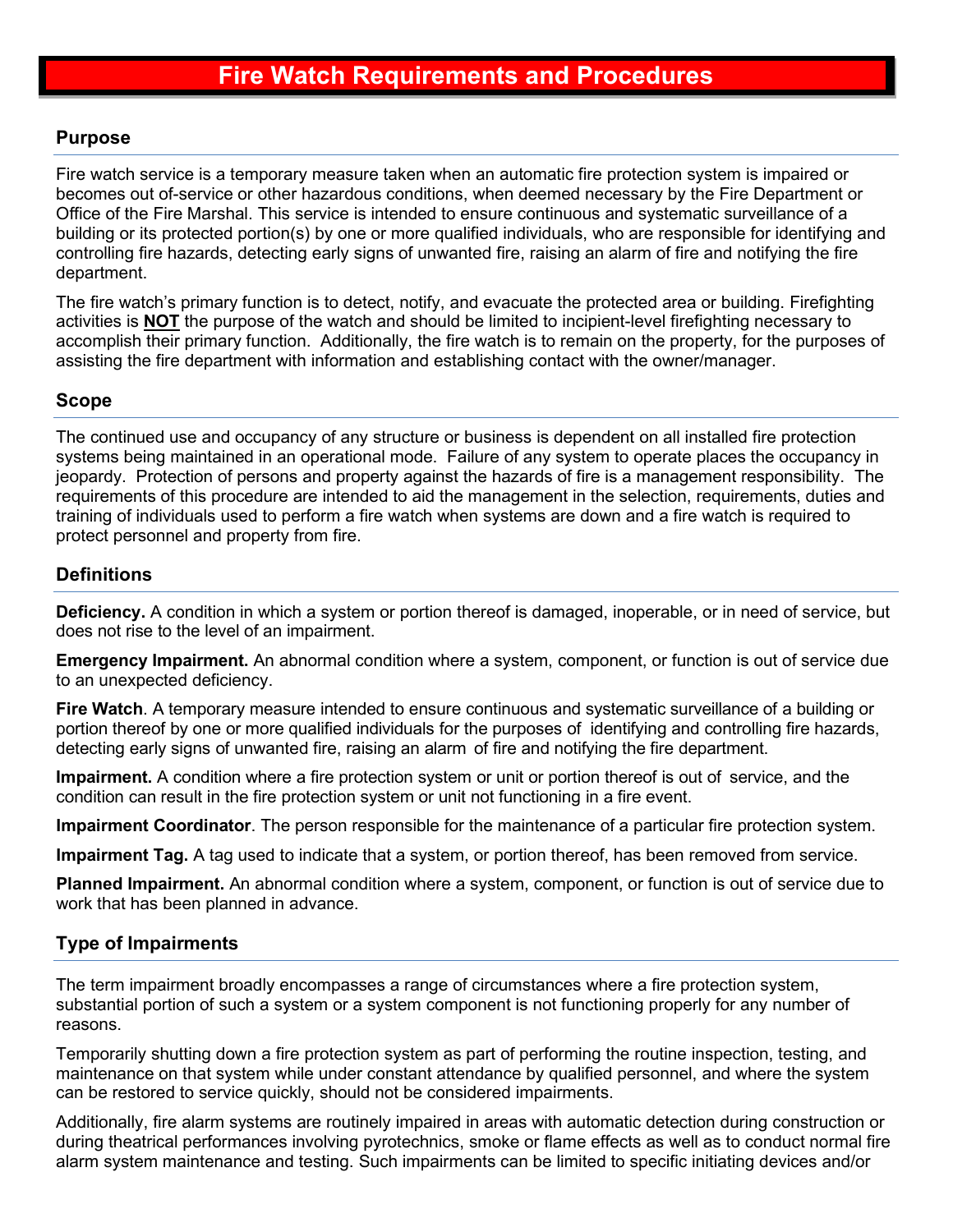functions (e.g., disconnecting the supervising station connection during system testing), or they can involve taking entire systems or portions of systems out of service.

Impairments can be planned or may be of an emergency nature, in either case the impairment coordinator is responsible to implement several steps outlined in Chapter 9 of the Fire Code of New York State.

Addition of new fire alarm devices or appliances, reprogramming of system software, or revisions to the water supply or sprinkler system piping for an automatic fire sprinkler system are examples of planned impairments.

Physical damage to a control unit or wiring, an operated sprinkler or system leakage, interruption of water supply, frozen or ruptured piping, and equipment failure are examples of emergency impairments.

#### **Impairment Coordinator**

The building owner shall assign an impairment coordinator to comply with the requirements of Chapter 9 of the Fire Code of New York State and this Administrative Rule. In the absence of a specific designee, the owner shall be considered the impairment coordinator.

Where the lease, written use agreement, or management contract specifically grants the authority for inspection, testing, and maintenance of the fire protection system(s) to the tenant, management firm, or managing individual, the tenant, management firm, or managing individual shall assign a person as impairment coordinator.

#### **Requirements**

If a fire protection system fails, or there are an excessive number of accidental activations or nuisance alarms, a building owner (or their representative) may be required by the Fire Department or the Office of the Fire Marshal to provide a fire watch until the system is repaired. Personnel to conduct the fire watch are determined by the building owner. Note: *A professional security company is not required***.**

A fire watch is also required whenever fire protection systems are in a trouble or a supervisory mode for more than (8) eight hours.

A nuisance alarm is defined as "any alarm caused by mechanical failure, malfunction, improper installation, or lack of proper maintenance, or any alarm activated by a cause that cannot be determined." (NFPA 72, 3.3.5-1)

The management of the business or property shall supervise the fire watch service or designate a responsible person to provide supervision of fire watch. A fire watch is a 24-hour requirement, the same as the fire alarm or sprinkler system provided for the structure. If the supervisor is absent from the site a clear line of responsibility must be given to the fire watch in writing. Where utilized, fire watches shall be provided with at least one approved means for notification of the fire department and their only duty shall be to perform constant patrols of the protected premises and keep watch for fires.

#### **Impaired System Tag Requirements /System Out of Service**

Fire protection system(s) that are impaired for any length of time shall be tagged with an impairment tag.

The code requires the use of a clearly visible tag to alert building occupants and the fire department that all or part of the required fire protection system is impaired. The tag or label shall be clearly visible, weather resistant, of sufficient size (typically 4 inches x 6 inches) and be of the self-adhesive type or the wire-hanging type. The tag shall include the following information:

- 1. The words "DO NOT REMOVE BY ORDER OF THE FIRE MARSHAL."
- 2. Name, address and telephone number of the business or firm performing the testing.
- 3. Date that work was performed.
- 4. Printed name of person performing work.
- 5. Description of work performed.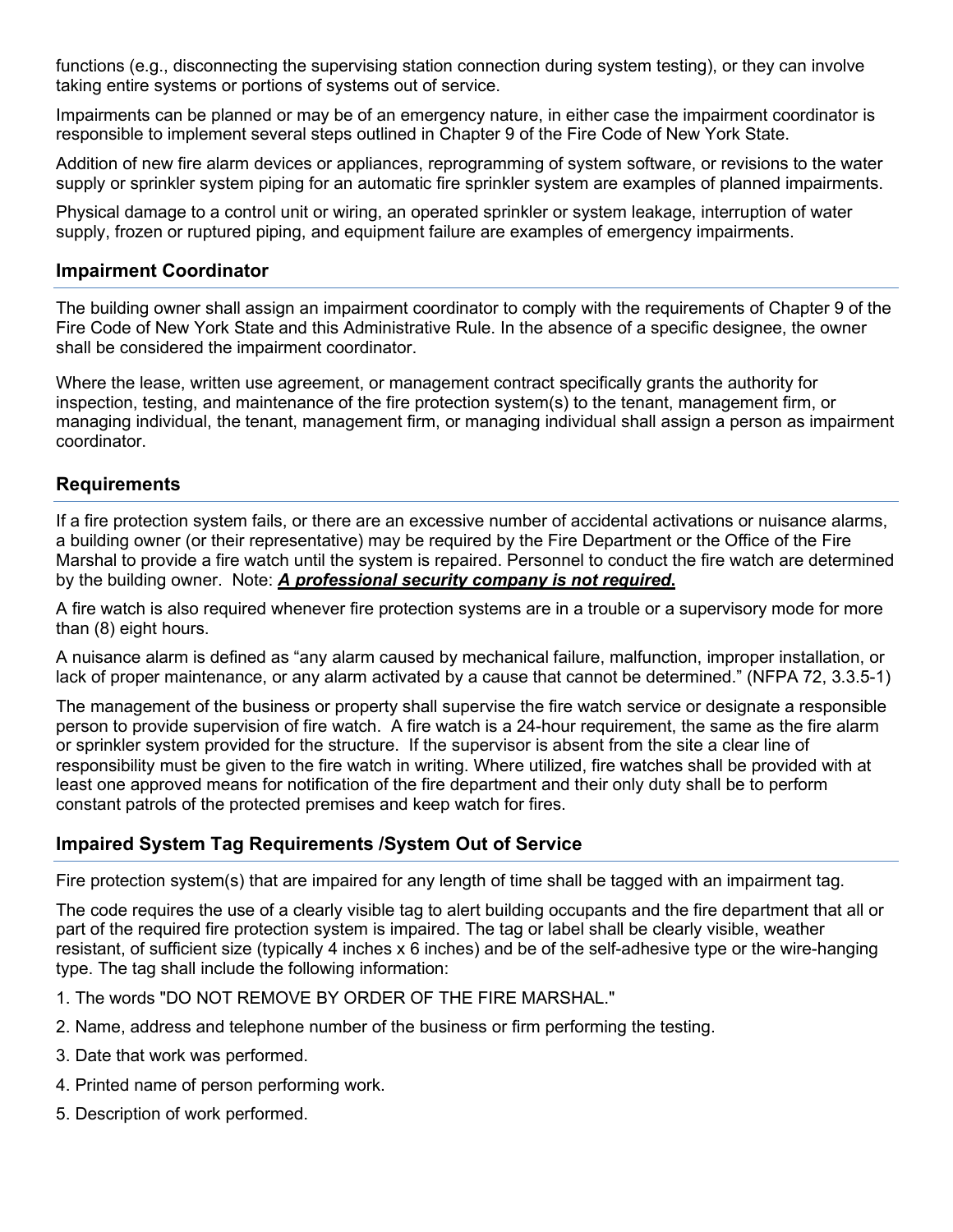| <b>DO NOT REMOVE</b><br><b>By Order of the</b><br><b>Fire Marshal</b> | <b>Date and Time</b><br><b>Impairment</b><br><b>Began</b> | <b>Anticipated Date</b><br>and Time<br><b>System Will Be</b><br><b>Returned to</b><br><b>Service</b> | <b>Impairment Type</b><br>Planned<br>Emergency |
|-----------------------------------------------------------------------|-----------------------------------------------------------|------------------------------------------------------------------------------------------------------|------------------------------------------------|
|                                                                       | <b>Testing Firm</b>                                       |                                                                                                      |                                                |
|                                                                       | <b>Address</b>                                            |                                                                                                      |                                                |
|                                                                       | <b>Phone</b>                                              |                                                                                                      |                                                |
|                                                                       | <b>Serviced by</b>                                        |                                                                                                      |                                                |
|                                                                       | <b>Seattle Fire Dept. Certificate No.</b>                 |                                                                                                      |                                                |
|                                                                       | <b>Impairment Coordinator</b>                             |                                                                                                      |                                                |
| <b>Description of impairment:</b>                                     |                                                           |                                                                                                      |                                                |

## **Frequency of Inspections**

Fire watch personnel should patrol the entire facility every 15 minutes in the following situations:

- a) The facility has people sleeping.
- b) The facility is an institutional occupancy.

Example of Impairment Tag

c) The facility is an occupied assembly or educational occupancy

Occupied facilities that do not meet the requirements for a 15-minute patrol frequency should have a fire watch patrol every 30 minutes.

#### **Procedure**

Fire watch personnel must be familiar with the property to be protected or escorted thru the property to be made familiar with the site or structure, so when reporting a fire, they may give proper directions and information to the 911 Center. They shall become familiar with manufacturing switches, if applicable, all electrical shut off devices and main power cut-offs as well gas, oil and process water and any other areas that may be either hazardous to responding fire service personnel or add fuel to any fire situation. Fire watches must know the location of any fire extinguisher, sprinkler system controls, hose connections and all fire protection equipment in the structure or site.

Fire watch personnel shall be made familiar by management of all hazardous material locations and dangerous processes within the structure and site along with the storage areas for products that add fuel to combustion.

#### **Pre-Emergency Plans**

Fire watch personnel shall be made familiar with any pre-emergency plan and emergency plans that exist for the structure. Fire watch personnel must know their responsibility under any emergency plan in effect.

#### **Fire Alarm by Fire Watch**

If fire watch personnel discover a fire their first response is to notify the fire department by calling the 911 Center, they will be required to report the exact location of the fire and the extent of fire involvement. **ONLY AFTER** reporting the fire to the fire department may the attempt to use fire extinguishing equipment in the structure to extinguish the fire.

#### **General**

A fire watch shall make rounds of the structure and grounds at intervals determined by the type of occupancy and the hazards and special conditions associated with this building or structure. A record of the rounds, times, and conditions shall be kept by the fire watch personnel and maintained by the management for future review by the Office of the Fire Marshal.

The first round of a fire watch should begin as soon as possible, during the rounds the fire watch should make thorough inspection of the building or spaces assigned to him/her noting at a minimum the following;